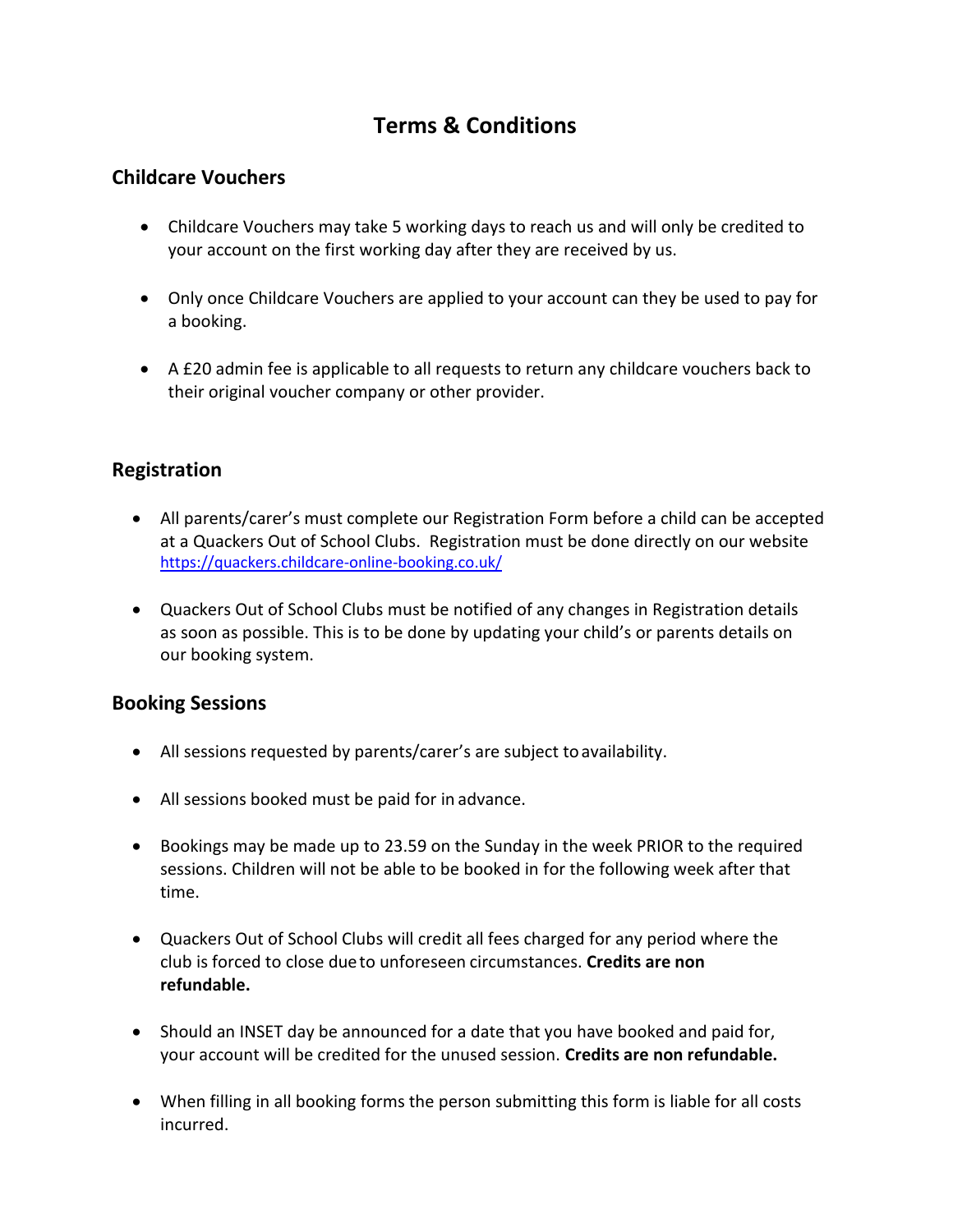- We will not accept a child if we have had no booking for them and cannot accept a child that is not registered with us or who does not have on them medication they may need whilst at the club.
- We ask that if your child does have medication requirements, such as an EpiPen that you supply us with our own medication for safekeeping and you must complete and return to us a hard copy of the Administering Medicine Form (found on our Website www.quackersoutofschoolclubs.co.uk) along with any care plan that your child might have.
- It is the parents/carer's responsibility to keep an eye on Early Bird deadlines found on our website.

## **Responsibility for attendance**

- It is the parent/carer's responsibility to ensure that their child/children are aware that they will be attending any After-School Club.
- Parent/carer's MUST cancel sessions online before the start of club if your child will not be attending THAT day. This can be done by login in to your booking account , going to the SUMMARY Tab and cancelling the required session. Failure to do this MAY see a £5 charge added and may result in the withdrawal of our services to you.
- If coming to us later from ANY other Club, you will need to liaise directly with them to ensure your child is brought to Quackers as WE DO NOT TAKE ANY RESPONSIBILITY FOR A CHILD UNTIL THEY ARRIVE AT OUR CLUB. You can add a note next to each session booked about any other club your child may be attending beforehand.
- It is the parent/carer's responsibility to notify the school if there are late changes made to their child/children's club attendance on that day.

### **Penalties for Late Collection**

- It is the responsibility of all parents/carer's collecting children to do so promptly at the end of the session.
- Any child not collected by the end of the Club at 6 p.m. will incur a late collection fee of £10 for the 1st 15 minutes then £15 for each 15 minutes or part of thereafter. REPEATED lateness may see us withdraw our services to you.
- Children MUST be collected no later than the finish time of the session booked otherwise the session will be extended to a later session and the difference billed at the standard rate. For children arriving more than 5 minutes earlier than their booked time the session booked will change to incorporate the earlier start time, which will be billed at the standard rate.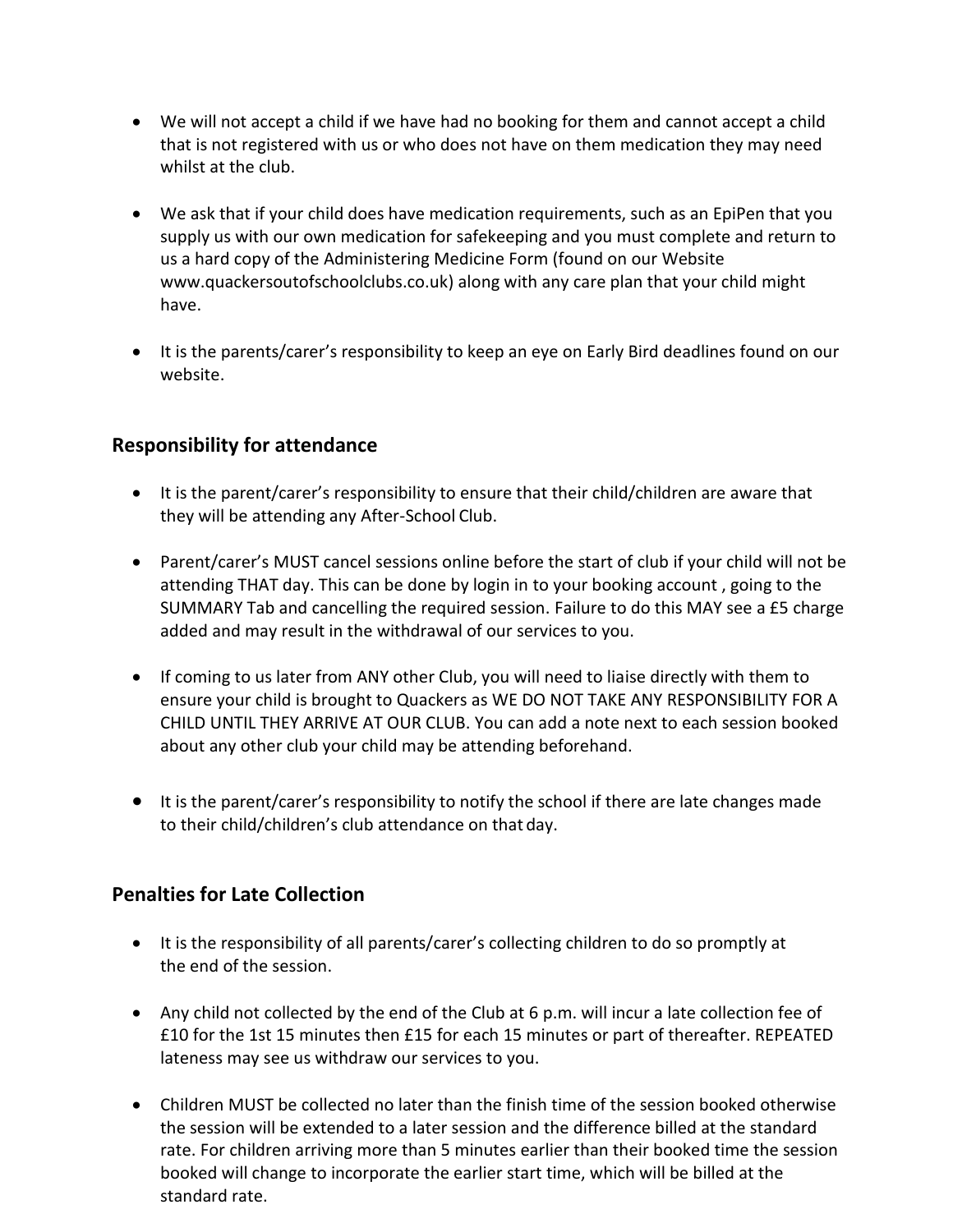# **Cancellation Policy**

- Sessions cancelled with **15 or more** days notice will be credited to your account. **Credits are non refundable.**
- Sessions cancelled with **less than 15 days** notice will not be credited back.
- We will not credit sessions for non attendance.

## **Responsibility for Payment**

- The responsibility for payment of all fees, charges and penalties lies at all times withthe person who has made the booking.
- Failure by **Quackers Out Of School Clubs** to make a written or verbal request for payment of feesdoes not constitute an excuse or reason for late, or non-payment under anycircumstances.
- Failure to settle all fees and/or penalties when due may result in the clubs taking action (including legal action) to recover any outstanding sums.
- Should payment not be made and we have to claim payment through debt collection or other legal routes we will add the costs in doing so to the amount sought.

### **Grounds for Exclusion**

• We reserve the right to withdraw our service and cancel or not accept bookings should an account be overdue, if the Clubs Staff Experience poor behaviour from any child/parent/carer or if our Policies and Procedure are not adhered to.

### **Reservation of Rights**

- All booking will be accepted in line with our policies and procedures, a copy of which can be found on our website.
- We will only let children go home on their own if in Year 6 otherwise your child will always need to be signed out. Before we can let a child in Year 6 go home alone we must first have a letter from you stating they can be let home on their own and this must be the original signed copy. Please contact us to discuss.
- If a child is being released to anyone under the age of 18 we must have written authorisation to do so and this must be the original signed copy.